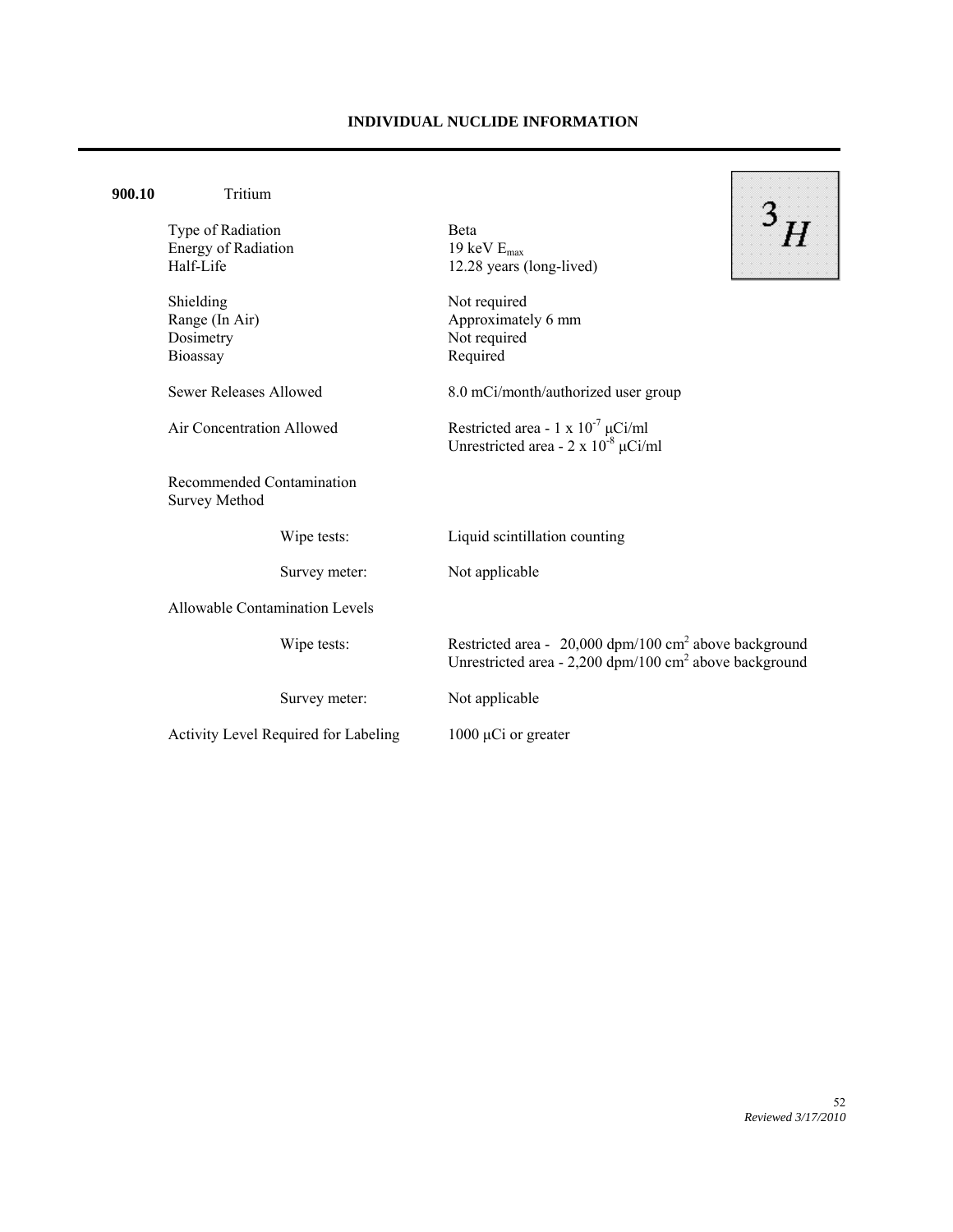| Type of Radiation<br><b>Energy of Radiation</b><br>Half-Life | <b>B</b> eta<br>156 keV $E_{max}$<br>5730 years (long-lived)                                                                                |
|--------------------------------------------------------------|---------------------------------------------------------------------------------------------------------------------------------------------|
| Shielding<br>Range (In Air)<br>Dosimetry<br>Bioassay         | Not required<br>Approximately 30 cm<br>Not required<br>Not required                                                                         |
| <b>Sewer Releases Allowed</b>                                | 1.5 mCi/month/authorized user group                                                                                                         |
| Air Concentration Allowed                                    | Restricted area - $3 \times 10^{-9} \mu$ Ci/ml<br>Unrestricted area - 6 x $10^{-10} \mu$ Ci/ml                                              |
| Recommended Contamination<br><b>Survey Method</b>            |                                                                                                                                             |
| Wipe tests:                                                  | Liquid scintillation counting                                                                                                               |
| Survey meter:                                                | Not applicable                                                                                                                              |
| Allowable Contamination Levels                               |                                                                                                                                             |
| Wipe tests:                                                  | Restricted area - $20,000$ dpm/100 cm <sup>2</sup> above background<br>Unrestricted area - $2,200$ dpm/100 cm <sup>2</sup> above background |
| Survey meter:                                                | Not applicable                                                                                                                              |
| Activity Level Required for Labeling                         | $100 \mu Ci$ or greater                                                                                                                     |
|                                                              |                                                                                                                                             |

**900.20** Carbon-14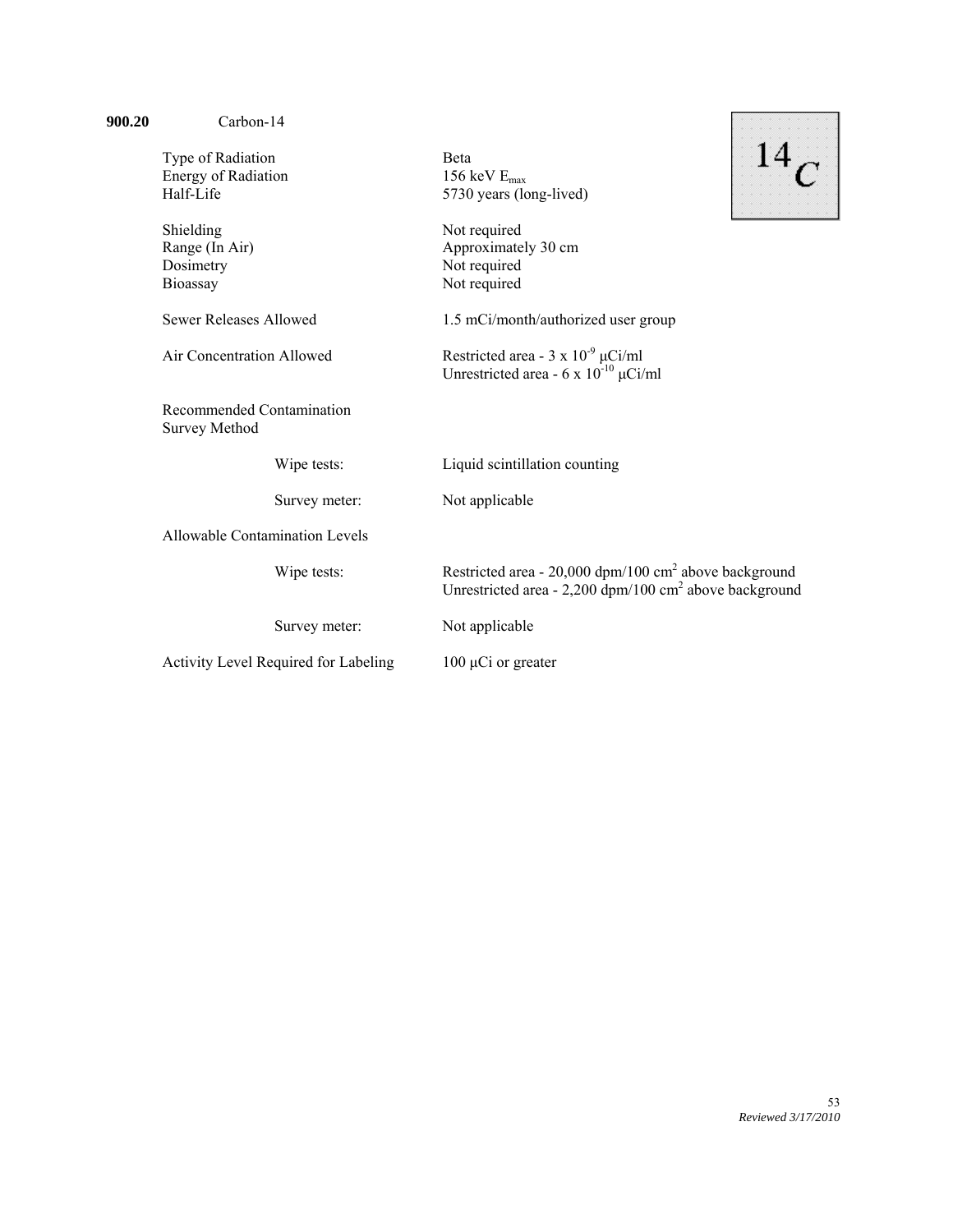| 900.30 | Phosphorus-32                                     |                                      |                                                                                                                                           |  |
|--------|---------------------------------------------------|--------------------------------------|-------------------------------------------------------------------------------------------------------------------------------------------|--|
|        | Type of Radiation                                 |                                      | <b>B</b> eta                                                                                                                              |  |
|        | <b>Energy of Radiation</b>                        |                                      | 1710 keV $E_{max}$                                                                                                                        |  |
|        | Half-Life                                         |                                      | 14.3 days (short-lived)                                                                                                                   |  |
|        | Shielding                                         |                                      | Acrylic plastic, 3/8" thick                                                                                                               |  |
|        | Range (In Air)                                    |                                      | Approximately 610 cm                                                                                                                      |  |
|        | Dosimetry                                         |                                      | Required                                                                                                                                  |  |
|        | Bioassay                                          |                                      | Not required                                                                                                                              |  |
|        | <b>Sewer Releases Allowed</b>                     |                                      | 0.15 mCi/month/authorized user group                                                                                                      |  |
|        | Air Concentration Allowed                         |                                      | Restricted area - 5 x $10^{-10}$ $\mu$ Ci/ml<br>Unrestricted area - $1 \times 10^{-10} \mu$ Ci/ml                                         |  |
|        | Recommended Contamination<br><b>Survey Method</b> |                                      |                                                                                                                                           |  |
|        |                                                   | Wipe tests:                          | Liquid scintillation counting                                                                                                             |  |
|        |                                                   | Survey meter:                        | Thin-window GM detector                                                                                                                   |  |
|        | <b>Allowable Contamination Levels</b>             |                                      |                                                                                                                                           |  |
|        |                                                   | Wipe tests:                          | Restricted area - $2,000$ dpm/100 cm <sup>2</sup> above background<br>Unrestricted area - 220 dpm/100 cm <sup>2</sup> above background    |  |
|        |                                                   | Survey meter:                        | Restricted area - 11,000 dpm/100 cm <sup>2</sup> above background<br>Unrestricted area - $1,100$ dpm/100 cm <sup>2</sup> above background |  |
|        |                                                   | Activity Level Required for Labeling | $10 \mu$ Ci or greater                                                                                                                    |  |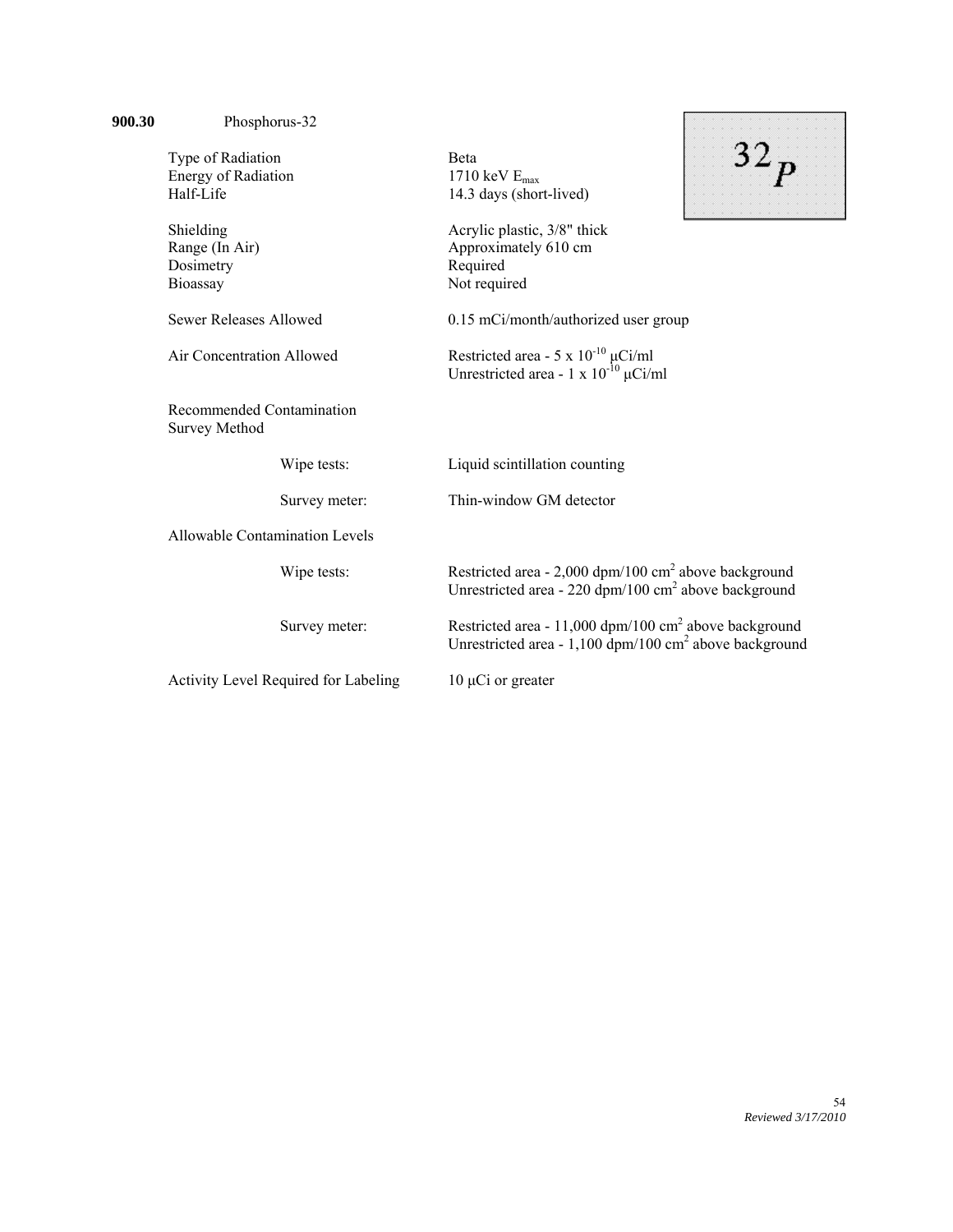| 900.40 | Phosphorus-33                                                |                                      |                                                                                                                                         |  |
|--------|--------------------------------------------------------------|--------------------------------------|-----------------------------------------------------------------------------------------------------------------------------------------|--|
|        | Type of Radiation<br><b>Energy of Radiation</b><br>Half-Life |                                      | <b>B</b> eta<br>249 keV $E_{max}$<br>25.4 days (short-lived)                                                                            |  |
|        | Shielding<br>Range (In Air)<br>Dosimetry<br>Bioassay         |                                      | Acrylic plastic, 1/4" thick<br>Approximately 60 cm<br>Required<br>Not required                                                          |  |
|        | <b>Sewer Releases Allowed</b>                                |                                      | 0.15 mCi/month/authorized user group                                                                                                    |  |
|        | Air Concentration Allowed                                    |                                      | Restricted area - $4 \times 10^{-9} \mu$ Ci/ml<br>Unrestricted area - $8 \times 10^{-10} \mu$ Ci/ml                                     |  |
|        | Recommended Contamination<br><b>Survey Method</b>            |                                      |                                                                                                                                         |  |
|        |                                                              | Wipe tests:                          | Liquid scintillation counting                                                                                                           |  |
|        |                                                              | Survey meter:                        | Thin-window GM detector                                                                                                                 |  |
|        | <b>Allowable Contamination Levels</b>                        |                                      |                                                                                                                                         |  |
|        |                                                              | Wipe tests:                          | Restricted area - $2,000$ dpm/100 cm <sup>2</sup> above background<br>Unrestricted area - 220 dpm/100 cm <sup>2</sup> above background  |  |
|        |                                                              | Survey meter:                        | Restricted area - 11,000 dpm/100 cm <sup>2</sup> above background<br>Unrestricted area - 1,100 dpm/100 cm <sup>2</sup> above background |  |
|        |                                                              | Activity Level Required for Labeling | $100 \mu Ci$ or greater                                                                                                                 |  |
|        |                                                              |                                      |                                                                                                                                         |  |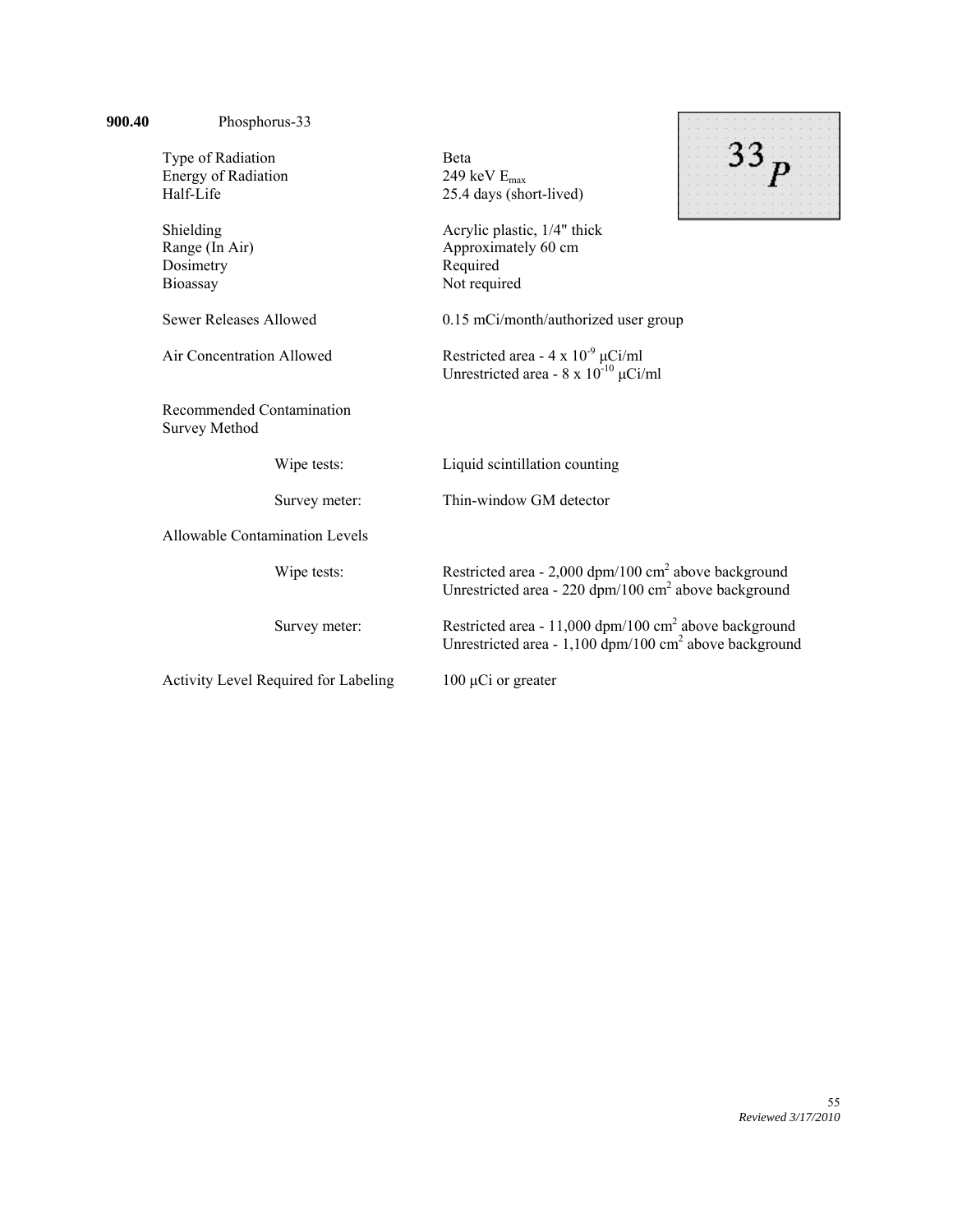| Sulfur-35                                         |               |                                                                      |  |  |
|---------------------------------------------------|---------------|----------------------------------------------------------------------|--|--|
| Type of Radiation                                 |               | <b>B</b> eta                                                         |  |  |
| Energy of Radiation                               |               | 167 keV $E_{\text{max}}$                                             |  |  |
| Half-Life                                         |               | 87.4 days (short-lived)                                              |  |  |
|                                                   |               |                                                                      |  |  |
| Shielding                                         |               | Not required                                                         |  |  |
| Range (In Air)                                    |               | Approximately 30 cm                                                  |  |  |
| Dosimetry                                         |               | Not required                                                         |  |  |
| Bioassay                                          |               | Not required                                                         |  |  |
|                                                   |               |                                                                      |  |  |
| <b>Sewer Releases Allowed</b>                     |               | 0.15 mCi/month/authorized user group                                 |  |  |
| Air Concentration Allowed                         |               | Restricted area - $3 \times 10^{-9} \mu$ Ci/ml                       |  |  |
|                                                   |               | Unrestricted area - $6 \times 10^{-10} \mu$ Ci/ml                    |  |  |
|                                                   |               |                                                                      |  |  |
| Recommended Contamination<br><b>Survey Method</b> |               |                                                                      |  |  |
|                                                   | Wipe tests:   | Liquid scintillation counting                                        |  |  |
|                                                   | Survey meter: | Not applicable                                                       |  |  |
|                                                   |               |                                                                      |  |  |
| <b>Allowable Contamination Levels</b>             |               |                                                                      |  |  |
|                                                   | Wipe tests:   | Restricted area - 20,000 dpm/100 cm <sup>2</sup> above background    |  |  |
|                                                   |               | Unrestricted area - $2,200$ dpm/100 cm <sup>2</sup> above background |  |  |
|                                                   |               |                                                                      |  |  |
|                                                   | Survey meter: | Not applicable                                                       |  |  |
|                                                   |               |                                                                      |  |  |
| Activity Level Required for Labeling              |               | $100 \mu Ci$ or greater                                              |  |  |
|                                                   |               |                                                                      |  |  |
|                                                   |               |                                                                      |  |  |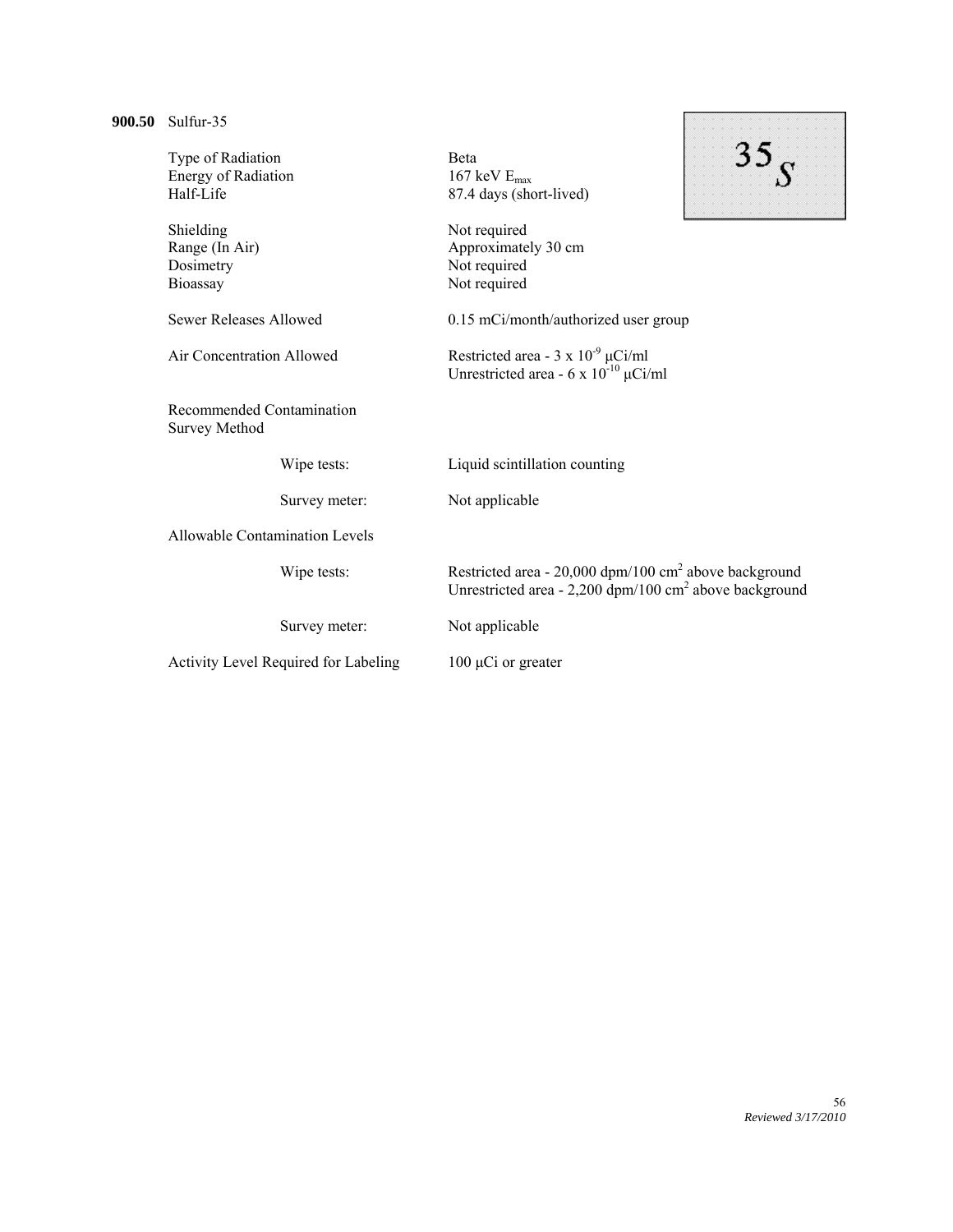| 900.60 | Calcium-45                                                   |                                      |                                                                                                                                           |  |
|--------|--------------------------------------------------------------|--------------------------------------|-------------------------------------------------------------------------------------------------------------------------------------------|--|
|        | Type of Radiation<br><b>Energy of Radiation</b><br>Half-Life |                                      | Beta<br>257 keV $E_{max}$<br>163 days (long-lived)                                                                                        |  |
|        | Shielding<br>Range (In Air)<br>Dosimetry<br>Bioassay         |                                      | Acrylic plastic, 1/4" thick<br>Approximately 60 cm<br>Required<br>Not required                                                            |  |
|        | <b>Sewer Releases Allowed</b>                                |                                      | 0.15 mCi/month/authorized user group                                                                                                      |  |
|        | Air Concentration Allowed                                    |                                      | Restricted area - 1 x $10^{-9} \mu$ Ci/ml<br>Unrestricted area - $2 \times 10^{-10} \mu$ Ci/ml                                            |  |
|        | Recommended Contamination<br><b>Survey Method</b>            |                                      |                                                                                                                                           |  |
|        |                                                              | Wipe tests:                          | Liquid scintillation counting                                                                                                             |  |
|        |                                                              | Survey meter:                        | Thin-window GM detector                                                                                                                   |  |
|        | Allowable Contamination Levels                               |                                      |                                                                                                                                           |  |
|        |                                                              | Wipe tests:                          | Restricted area - $2,000$ dpm/100 cm <sup>2</sup> above background<br>Unrestricted area - 220 dpm/100 cm <sup>2</sup> above background    |  |
|        |                                                              | Survey meter:                        | Restricted area - 11,000 dpm/100 cm <sup>2</sup> above background<br>Unrestricted area - $1,100$ dpm/100 cm <sup>2</sup> above background |  |
|        |                                                              | Activity Level Required for Labeling | $100 \mu Ci$ or greater                                                                                                                   |  |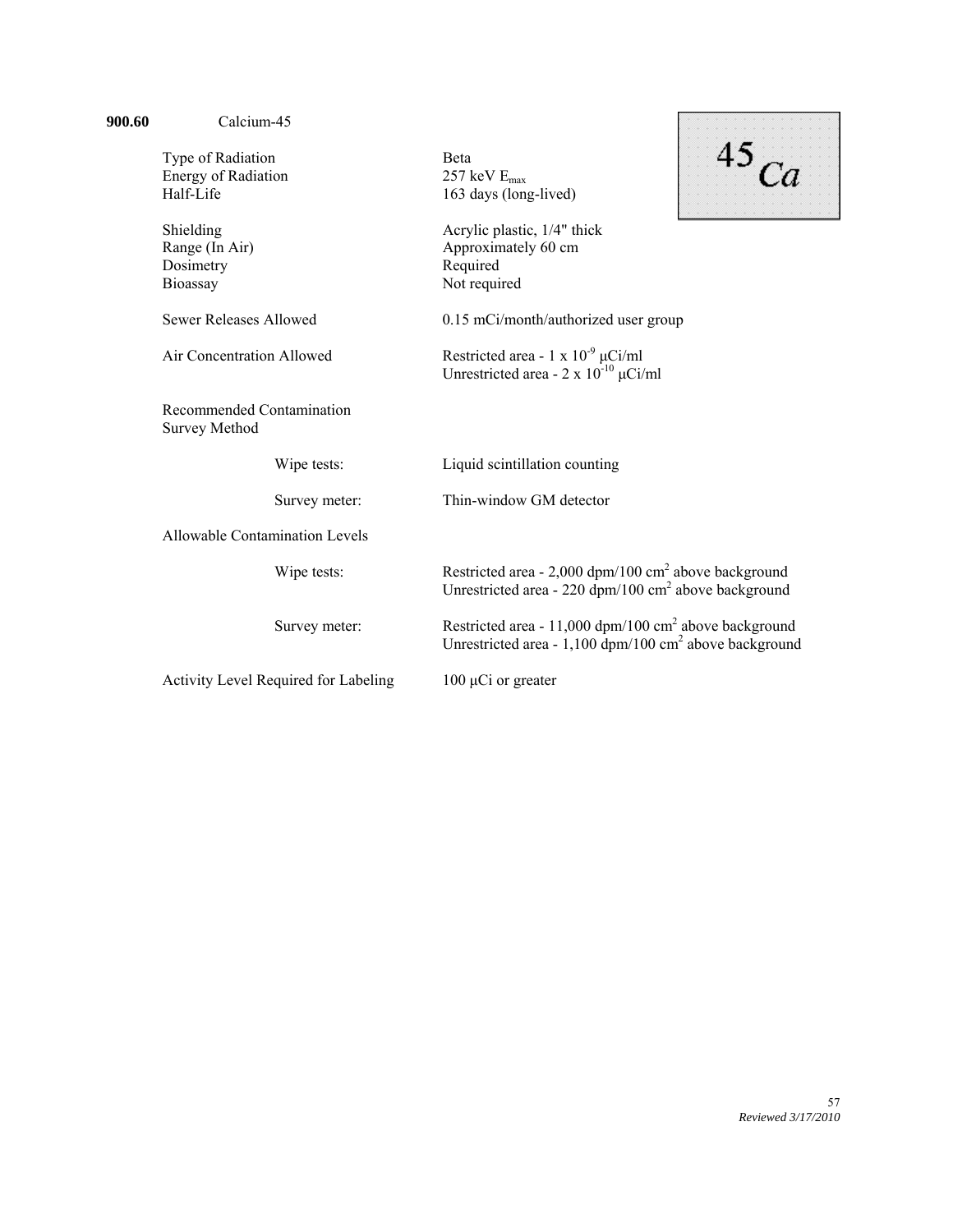| 900.70 | Chromium-51                                              |                                                                                                                                               |
|--------|----------------------------------------------------------|-----------------------------------------------------------------------------------------------------------------------------------------------|
|        | Type of Radiation                                        | Gamma                                                                                                                                         |
|        | <b>Energy of Radiation</b>                               | $320 \text{ keV}$                                                                                                                             |
|        | Half-Life                                                | 27.7 days (short-lived)                                                                                                                       |
|        | Shielding                                                | Lead, half-value layer thickness $= 1.7$                                                                                                      |
|        |                                                          | mm                                                                                                                                            |
|        | Range (In Air)                                           | Significant                                                                                                                                   |
|        | Dosimetry                                                | Required                                                                                                                                      |
|        | Bioassay                                                 | Not required                                                                                                                                  |
|        | Sewer Releases Allowed                                   | 0.15 mCi/month/authorized user group                                                                                                          |
|        | Air Concentration Allowed                                | Restricted area - $3 \times 10^{-8} \mu$ Ci/ml<br>Unrestricted area - 6 x $10^{-9} \mu$ Ci/ml                                                 |
|        | <b>Recommended Contamination</b><br><b>Survey Method</b> |                                                                                                                                               |
|        | Wipe tests:                                              | Gamma counter or thin-window GM detector                                                                                                      |
|        | Survey meter:                                            | GM detector                                                                                                                                   |
|        | <b>Allowable Contamination Levels</b>                    |                                                                                                                                               |
|        | Wipe tests:                                              | Restricted area - $20,000$ dpm/100 cm <sup>2</sup> above background<br>Unrestricted area - 2,200 dpm/100 $\text{cm}^2$ above background       |
|        | Survey meter:                                            | Restricted area - $110,000$ dpm/100 cm <sup>2</sup> above background<br>Unrestricted area - $11,000$ dpm/100 cm <sup>2</sup> above background |
|        | Activity Level Required for Labeling                     | $1000 \mu Ci$ or greater                                                                                                                      |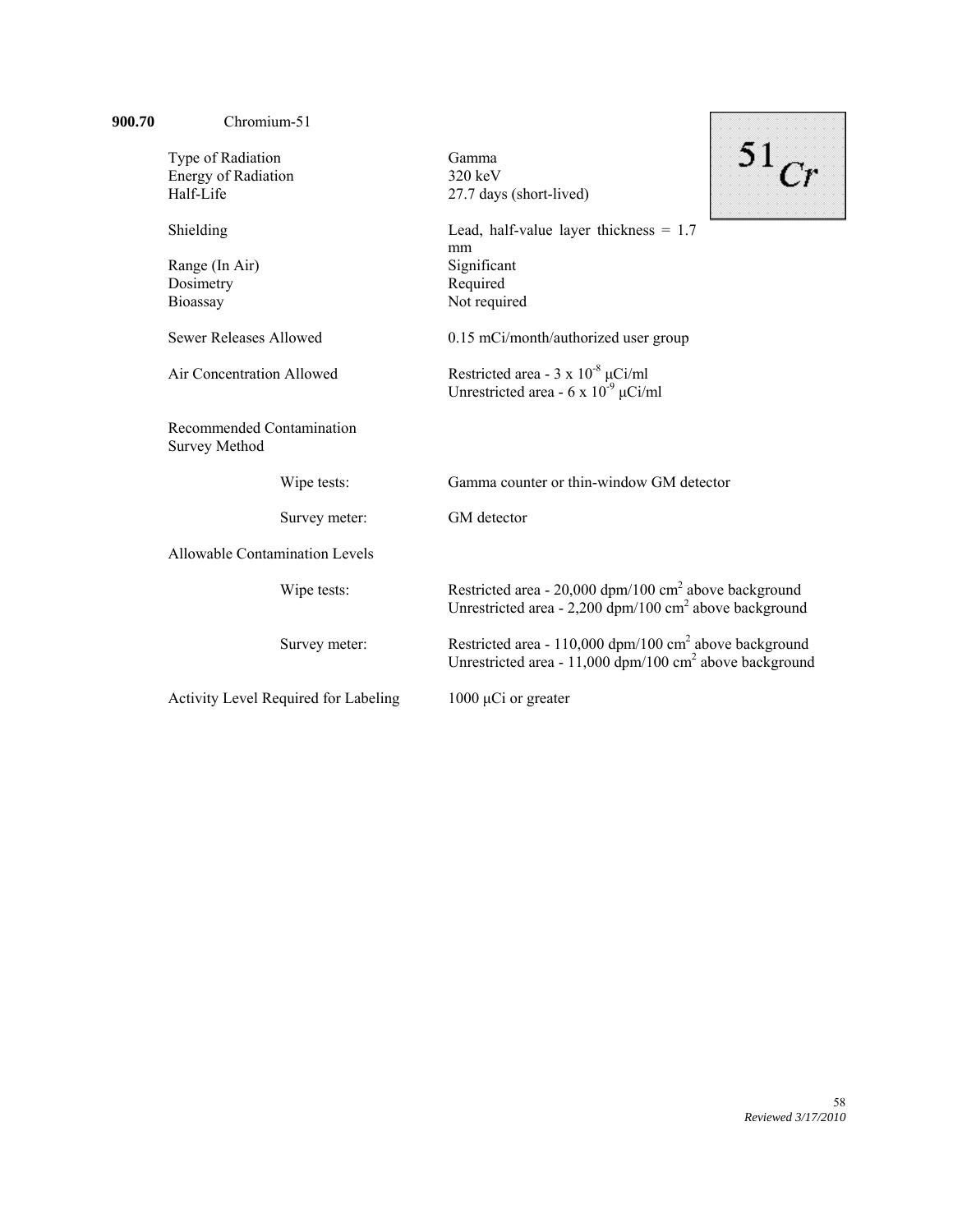| 900.80 | Cadmium-109                                       |                                      |                                                                                                                                           |  |
|--------|---------------------------------------------------|--------------------------------------|-------------------------------------------------------------------------------------------------------------------------------------------|--|
|        | Type of Radiation                                 |                                      | Gamma/x-ray                                                                                                                               |  |
|        | <b>Energy of Radiation</b>                        |                                      | 22 - 88 keV (gamma)                                                                                                                       |  |
|        | Half-Life                                         |                                      | 464 days (long-lived)                                                                                                                     |  |
|        | Shielding                                         |                                      | Lead, half-value layer thickness<br>$= 0.4$ mm                                                                                            |  |
|        | Range (In Air)                                    |                                      | Significant                                                                                                                               |  |
|        | Dosimetry                                         |                                      | Required                                                                                                                                  |  |
|        | Bioassay                                          |                                      | Not required                                                                                                                              |  |
|        | <b>Sewer Releases Allowed</b>                     |                                      | 0.15 mCi/month/authorized user group                                                                                                      |  |
|        | Air Concentration Allowed                         |                                      | Restricted area - 7 x $10^{-11}$ µCi/ml<br>Unrestricted area - $1.4 \times 10^{-11} \mu$ Ci/ml                                            |  |
|        | Recommended Contamination<br><b>Survey Method</b> |                                      |                                                                                                                                           |  |
|        |                                                   | Wipe tests:                          | Gamma counter or thin-window GM detector                                                                                                  |  |
|        |                                                   | Survey meter:                        | Thin-window GM detector or thin crystal scintillation detector                                                                            |  |
|        | <b>Allowable Contamination Levels</b>             |                                      |                                                                                                                                           |  |
|        |                                                   | Wipe tests:                          | Restricted area - $2,000$ dpm/100 cm <sup>2</sup> above background<br>Unrestricted use - 220 dpm/100 $\text{cm}^2$ above background       |  |
|        |                                                   | Survey meter:                        | Restricted area - 11,000 dpm/100 cm <sup>2</sup> above background<br>Unrestricted area - $1,100$ dpm/100 cm <sup>2</sup> above background |  |
|        |                                                   | Activity Level Required for Labeling | $1 \mu Ci$ or greater                                                                                                                     |  |

 $\mathbf{r}$ 

s.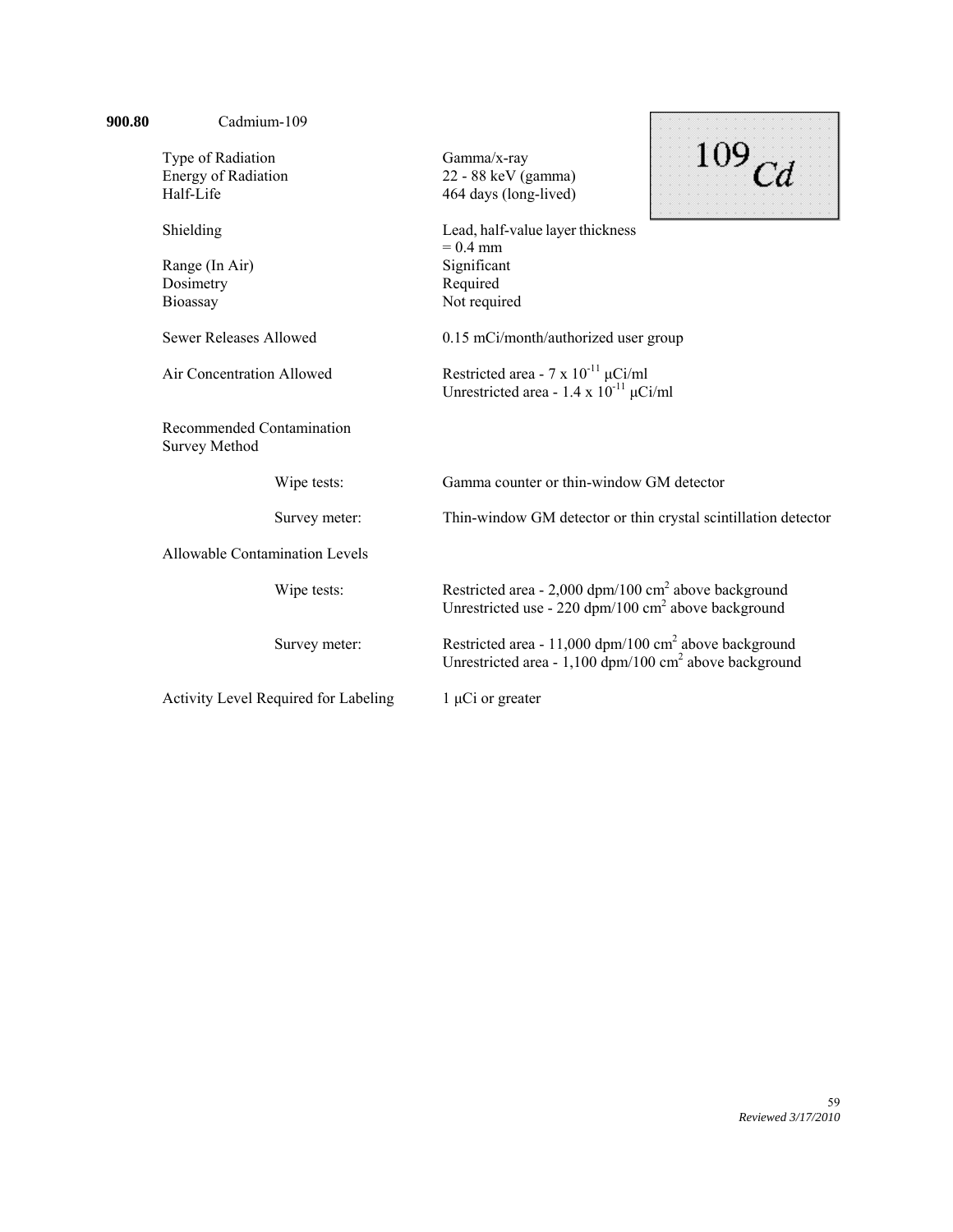| 900.90 | Iodine-125                                                   |                                                                                                                                           |
|--------|--------------------------------------------------------------|-------------------------------------------------------------------------------------------------------------------------------------------|
|        | Type of Radiation<br><b>Energy of Radiation</b><br>Half-Life | Beta/Gamma<br>27 - 35 keV (gamma)<br>60 days (short-lived)                                                                                |
|        | Shielding<br>Range (In Air)<br>Dosimetry<br>Bioassay         | Lead, half-value layer thickness $= 0.04$ mm<br>Significant<br>Required<br>Required                                                       |
|        | Sewer Releases Allowed                                       | 0.08 mCi/month/authorized user group                                                                                                      |
|        | Air Concentration Allowed                                    | Restricted area - $3 \times 10^{-10} \mu$ Ci/ml<br>Unrestricted area - 6 x $10^{-11} \mu$ Ci/ml                                           |
|        | Recommended Contamination<br><b>Survey Method</b>            |                                                                                                                                           |
|        | Wipe tests:                                                  | Gamma counter or liquid scintillation counting                                                                                            |
|        | Survey meter:                                                | Thin-window GM detector or thin crystal scintillation detector                                                                            |
|        | <b>Allowable Contamination Levels</b>                        |                                                                                                                                           |
|        | Wipe tests:                                                  | Restricted area - $2,000$ dpm/100 cm <sup>2</sup> above background<br>Unrestricted area - 220 dpm/100 cm <sup>2</sup> above background    |
|        | Survey meter:                                                | Restricted area - 11,000 dpm/100 cm <sup>2</sup> above background<br>Unrestricted area - $1,100$ dpm/100 cm <sup>2</sup> above background |
|        | Activity Level Required for Labeling                         | $1 \mu Ci$ or greater                                                                                                                     |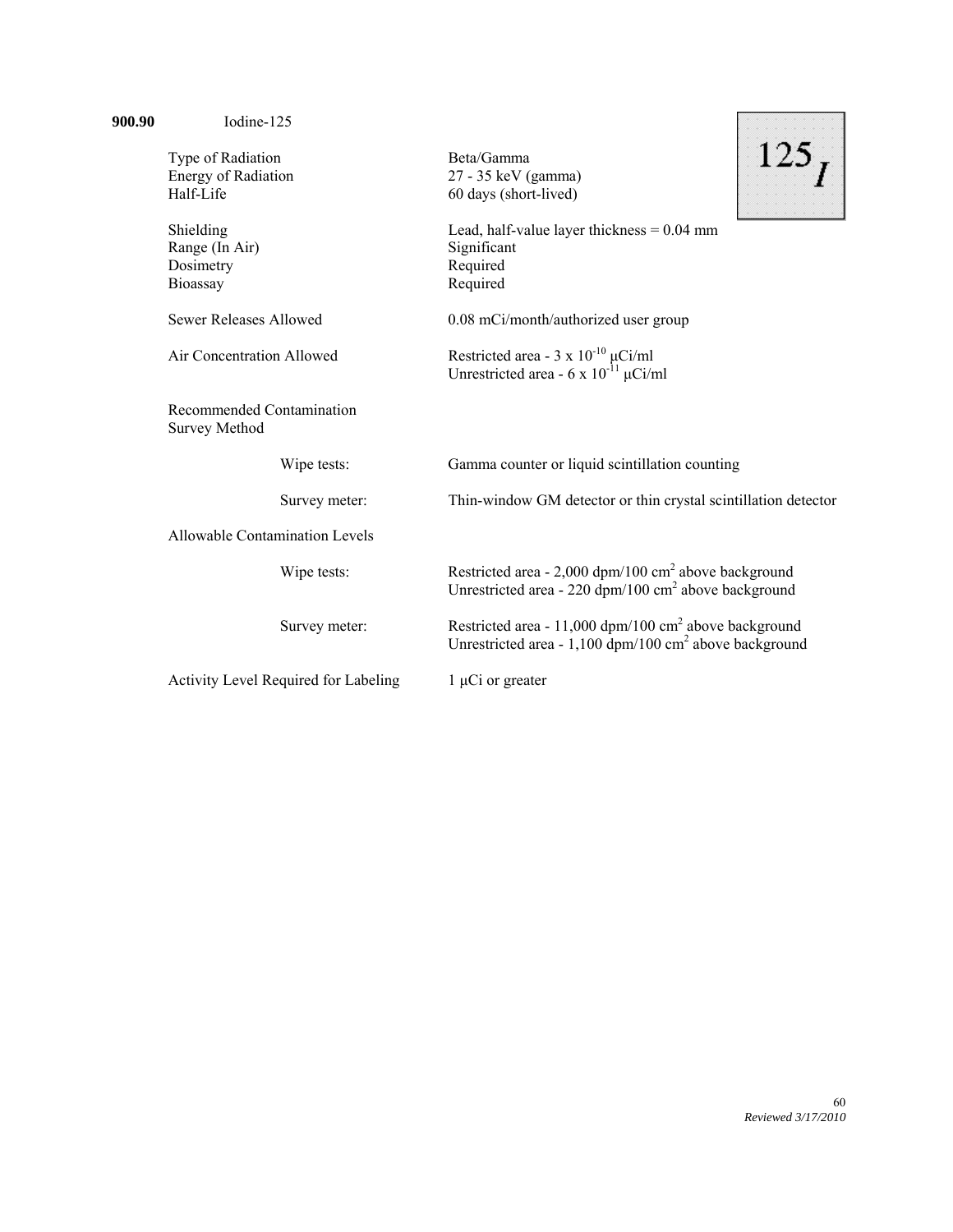**<sup>900</sup>‐<sup>91</sup> Uranium‐238**(Natural or depleted)



| <b>Type of Radiation</b>                       | Alpha                                                                                                                                     |
|------------------------------------------------|-------------------------------------------------------------------------------------------------------------------------------------------|
| <b>Energy of Radiation</b>                     | 4.2 MeV                                                                                                                                   |
| <b>Half-Life</b>                               | 4.5 Billion Year                                                                                                                          |
| <b>Shielding</b>                               | Not required for quantities less than 7 kg                                                                                                |
| Range (In air)                                 | Insignificant (internal hazard only)                                                                                                      |
| <b>Dosimetry</b>                               | Not required                                                                                                                              |
| <b>Bioassay</b>                                | Not Required                                                                                                                              |
| <b>Sewer Release Allowed</b>                   | 0.15 mCi/month/authorized user                                                                                                            |
| <b>Air Concentration Allowed</b>               | Restricted area - $6 \times 10^{-10} \mu$ Ci/ml<br>Unrestricted area - $2 \times 10^{-12} \mu$ Ci/ml                                      |
| <b>Specific Activity</b>                       | 5.0x10 $^{-7}$ Ci/g<br><b>DU</b><br>7.1x10 $^{7}$ Ci/g<br><b>NU</b>                                                                       |
| <b>Recommended Contamination Survey Method</b> |                                                                                                                                           |
| <b>Wipe Tests:</b>                             | Liquid Scintillation counting                                                                                                             |
| Frequency:                                     | Biannual.<br>Monthly if more than 100 g being used/month.<br>After sewer releases.                                                        |
| <b>Survey meter:</b>                           | Thin-window GM detector                                                                                                                   |
| <b>Allowable Contamination Levels</b>          |                                                                                                                                           |
| Wipe tests:                                    | Restricted area $-20,000$ dpm/100 cm <sup>2</sup> above background<br>Unrestricted area $-2,200$ dpm/100 cm <sup>2</sup> above background |
| <b>Survey meter:</b>                           | Restricted area $-11,000$ dpm/100 cm <sup>2</sup> above background<br>Unrestricted area $-1,100$ dpm/100 cm <sup>2</sup> above background |
| <b>Activity Level Required for Labeling</b>    | 100 μCi (200 g of DU or 141 g of NU)                                                                                                      |